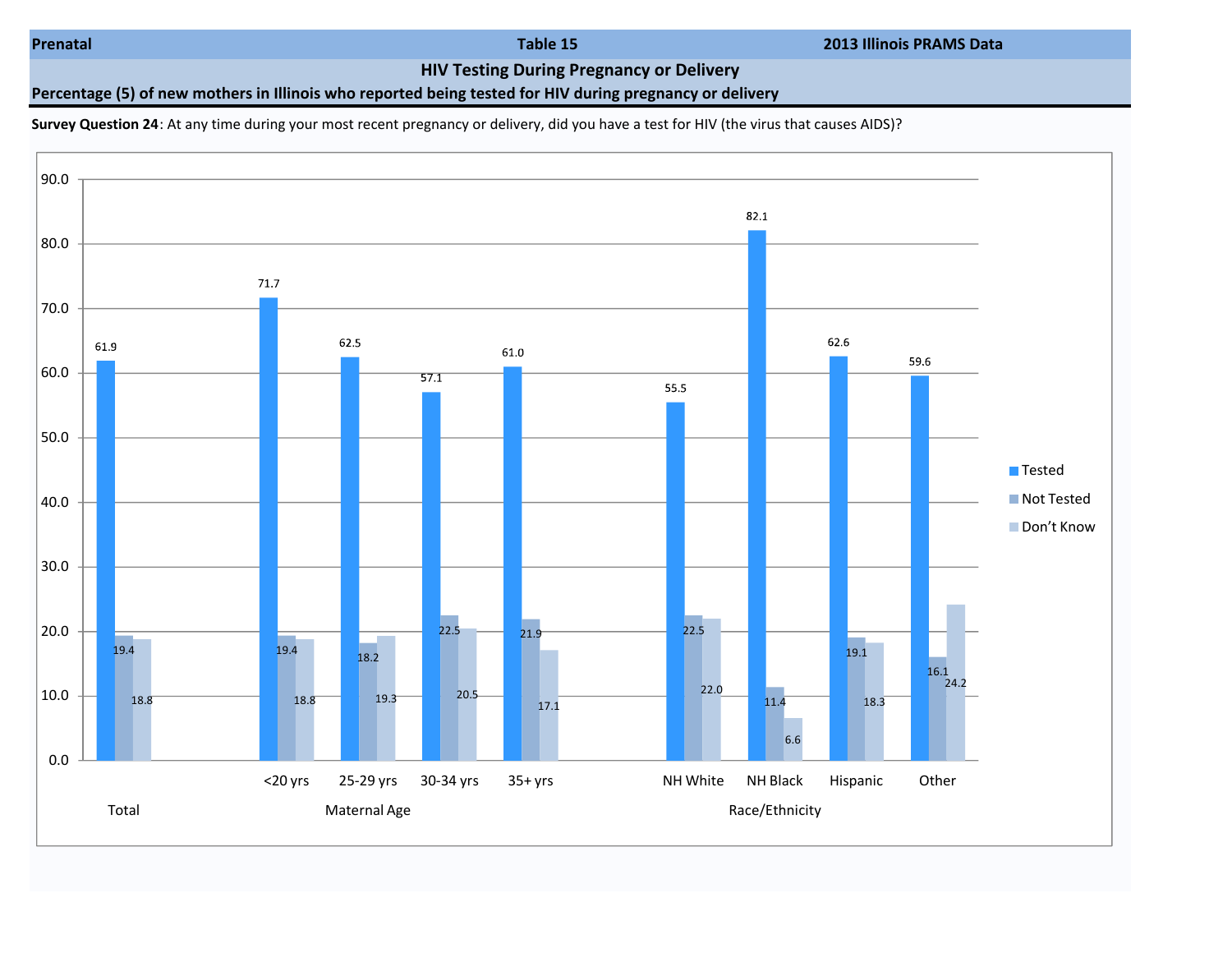Prenatal Table 15 2013 Illinois PRAMS Data

## HIV Testing During Pregnancy or Delivery

Percentage of new mothers in Illinois who reported being tested for HIV during pregnancy or delivery

Survey Question 24: At any time during your most recent pregnancy or delivery, did you have a test for HIV (the virus that causes AIDS)?



\*Delivery paid for by Medicaid